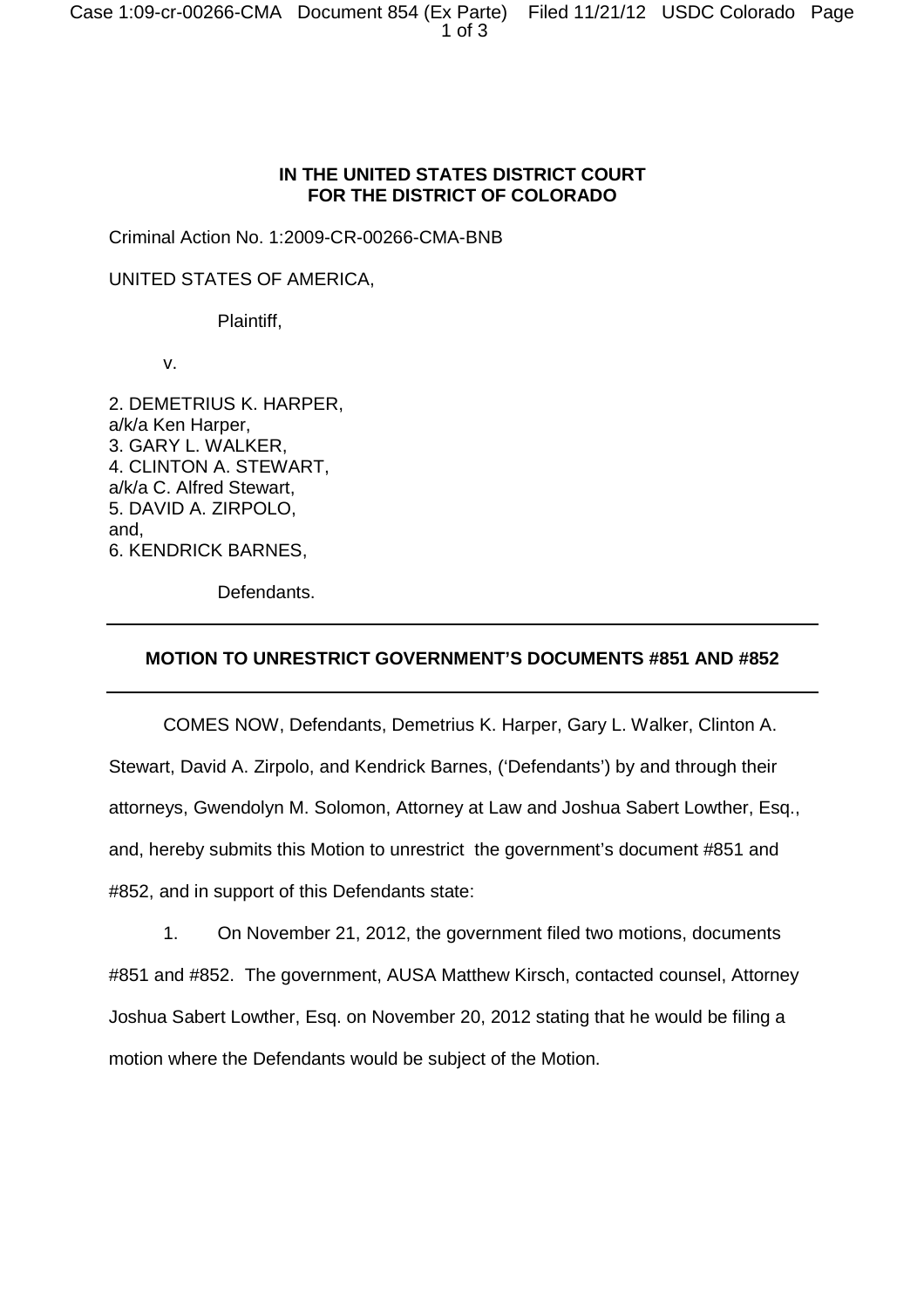2. If the aforesaid Motions are subject matter of the Defendants and/or

Counsel, the Defendants have the right to have access to the Motions to properly be

allowed to respond.

Wherefore, Defendants hereby respectfully move this Honorable Court to

unrestrict the government's documents #851 and #852 to allow access and a proper response.

This, 21st day of November 2012.

Respectfully submitted,

*s/Gwendolyn M. Solomon* Gwendolyn M. Solomon Attorney at Law P. O. Box 62654 Colorado Springs, CO 80962 Phone: (719) 287-4511 Fax: (719) 268-0709 Email: gms@solomonlaw.org

s/ Joshua Sabert Lowther, Esq. Joshua Sabert Lowther, Esq. National Federal Defense Group 915 Bay Street, Suite 200 Beaufort, South Carolina 29902 T 866.380.1782 | F 866.819.7859 jlowther@nationalfederaldefense.com http://www.nationalfederaldefense.com

*Attorney for Defendants,* Demetrius K. Harper, Gary L. Walker, Clinton A. Stewart, David A. Zirpolo, and Kendrick Barnes